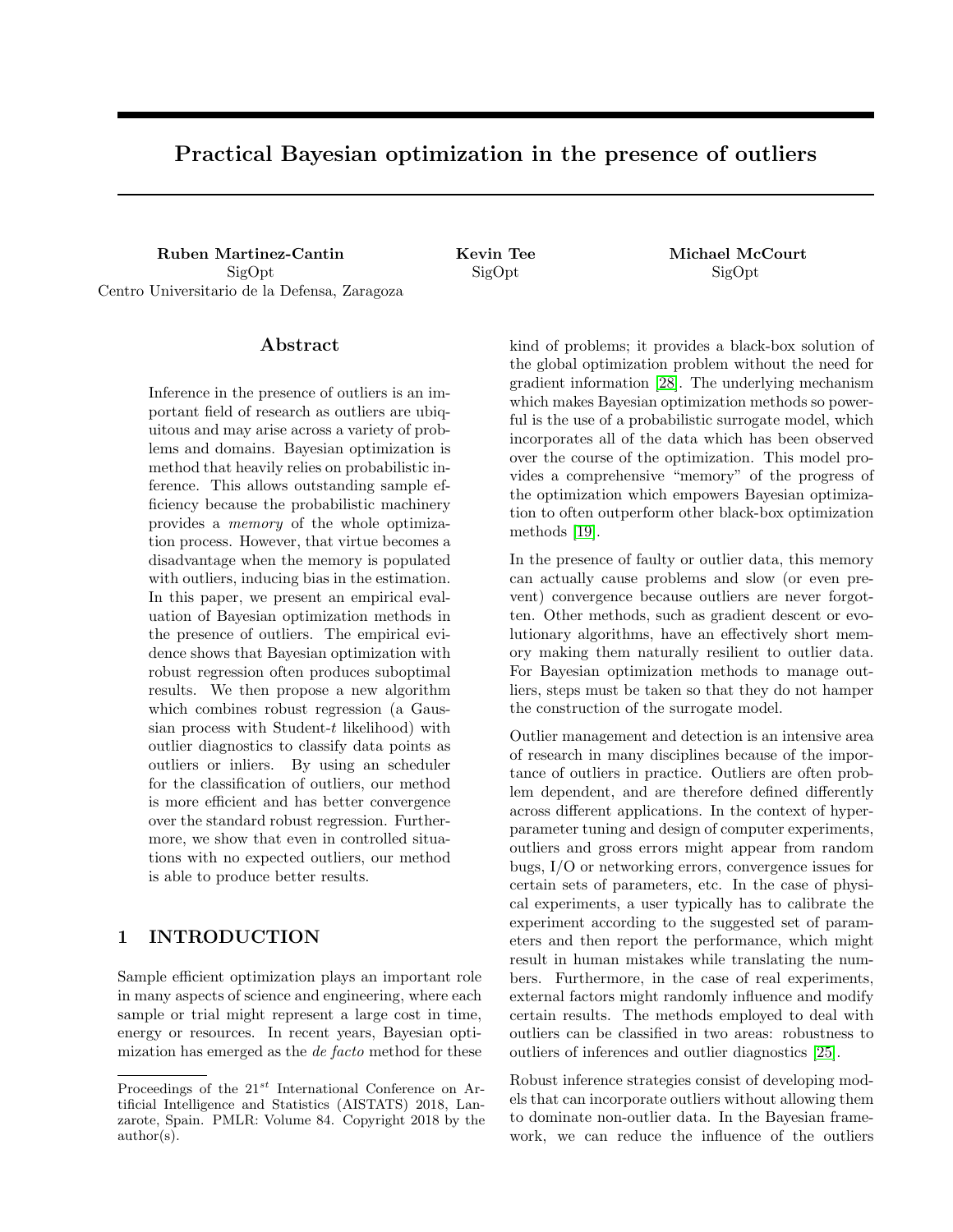by replacing the non-robust population model (e.g., Gaussian) by a longer-tailed distribution, which allows a greater possibility of extreme observations (e.g., Student-t) [\[7\]](#page-8-1). In the Bayesian optimization context, the surrogate model is typically a Gaussian process (GP) [\[24\]](#page-9-2), which is a regression model from inputs  $x$ to targets  $y = f(\mathbf{x})$ . If we consider that the outliers appear in the target variable  $y$ , we will need to incorporate a long tailed observation model, like a Student-t likelihood. Robust methods are usually more computationally expensive and provide lower accuracy because of the fact that they need to accommodate the long-tailed data. [Section 2](#page-2-0) analyzes in more detail the literature from robust regression, especially as applied to GP regression. Note that errors in the input variables x are addressed by sensitivity analysis [\[7\]](#page-8-1), which has been already studied in Bayesian optimization [\[21\]](#page-8-2).

Outlier diagnostics methods generally consist of preprocessing data through statistical analysis to classify outliers and exclude them from a subsequent model built with standard (non-robust) methods. Standard methods such as those found in statistical software are known to be problematic and limited to simpler models [\[25\]](#page-9-1). More advanced techniques can be based on statistical learning of outliers. Supervised learning of outliers requires knowledge of labeled outliers in the same dataset [\[9\]](#page-8-3). Unsupervised learning requires a good a priori model able to represent the data. Details of our diagnostics methodology will be discussed in [Section 3.](#page-4-0)

Methods such as RANSAC, which is popular in computer vision and robotics, combine both strategies: first, a robust model is built accommodating all points, which is then employed for classifying into outliers and inliers. Once the outliers are identified, a non-robust model is used with the inlier data points because it has better statistical properties. Inspired by this methodology, our contribution also includes a two step algorithm that combines robust regression and outlier classification.

#### <span id="page-1-0"></span>1.1 Bayesian optimization

Bayesian optimization methods [\[15,](#page-8-4) [28\]](#page-9-0) try to minimize, over some domain  $\mathcal{X} \subset \mathbb{R}^d$ , a function  $f: \mathcal{X} \to \mathbb{R}$ while sampling  $f$  as little as possible (this is what is meant by "sample efficient"). The optimization is generally initialized with p evaluations by sampling with low discrepancy sequences [\[4\]](#page-8-5) such as latin hypercube sampling.

After the initialization, the sequential component of the optimization begins. At iteration  $t$ , all previously observed data  $y = y_{1:t}$  at points  $X = X_{1:t}$  is used to construct a probabilistic surrogate model  $s_{y,X}$ . The

next location  $x_{t+1}$  is determined by optimizing a chosen acquisition function which measures the benefit or utility associated with evaluating a proposed  $\mathbf{x} \in \mathcal{X}$ . In this article, we restrict our focus to only considering expected improvement [\[18\]](#page-8-6),

$$
EI(\mathbf{x}) = \mathbb{E}_{p(y|s_{\mathbf{y},\mathbf{X}}(\mathbf{x}))} [\max(0, y^* - y)], \qquad (1)
$$

where  $y^* = \max(y_1, \ldots, y_t)$ .

#### <span id="page-1-3"></span>1.2 Gaussian processes for surrogate modeling

In [Section 1.1](#page-1-0) we explained the need for the probabilistic surrogate model  $s_{y,X}$  to drive the optimization but not the means by which it is constructed. Most frequently, this takes the form of a GP, although other alternatives have been presented, such as random forests [\[10\]](#page-8-7), kernel density estimators [\[1\]](#page-8-8) or Bayesian neural networks [\[30,](#page-9-3) [31\]](#page-9-4). For the remainder of the paper we only consider a GP with zero mean and covariance  $k : \mathcal{X} \times \mathcal{X} \to \mathbb{R}$  as the surrogate model.

Observation model We choose to build our GP models on the belief that data has been observed in the presence of homoscedastic noise  $y = f(\mathbf{x}) + \epsilon$ , with Gaussian likelihood  $\epsilon \sim \mathcal{N}(0, \sigma_n^2)$ , resulting in a GP posterior model. We can also rewrite the likelihood as  $y|f \sim \mathcal{N}(f, \sigma_n^2)$ , where  $f \equiv f(\mathbf{x})$ . However, as we will see in [Section 2,](#page-2-0) this model is not robust to outliers and we will replace the Gaussian likelihood for a more suitable distribution, that is, the Student-t.

In this setting, after  $t$  observations (as explained in [Section 1.1\)](#page-1-0), the GP posterior model gives predictions at a query point  $x_q$  which are normally distributed  $y_q \sim \mathcal{N}(\mu(\mathbf{x}_q), \sigma^2(\mathbf{x}_q)),$  such that

<span id="page-1-2"></span>
$$
\mu(\mathbf{x}_q) = \mathbf{k}(\mathbf{x}_q, \mathbf{X})^T \mathbf{K}^{-1} \mathbf{y},
$$
  
\n
$$
\sigma^2(\mathbf{x}_q) = k(\mathbf{x}_q, \mathbf{x}_q) - \mathbf{k}(\mathbf{x}_q, \mathbf{X})^T \mathbf{K}^{-1} \mathbf{k}(\mathbf{x}_q, \mathbf{X}),
$$
\n(2)

where

<span id="page-1-1"></span>
$$
\mathbf{k}(\mathbf{x}_q, \mathbf{X}) = (k(\mathbf{x}_q, \mathbf{x}_1) \quad \dots \quad k(\mathbf{x}_q, \mathbf{x}_t))^T, \mathbf{K} = (\mathbf{k}(\mathbf{x}_1, \mathbf{X}) \quad \dots \quad \mathbf{k}(\mathbf{x}_t, \mathbf{X})) + \mathbf{I}\sigma_n^2.
$$
\n(3)

The kernel is chosen to be the Matérn kernel with  $\nu =$  $5/2$ , also called  $C<sup>4</sup>$  Matérn kernel [\[5\]](#page-8-9),

$$
k(\mathbf{x}, \mathbf{x}') = (1 + r + r^2/3) e^{-r}, \tag{4}
$$

where  $r = ||\mathbf{x} - \mathbf{x}'||_{\Lambda}$  for some positive definite matrix Λ. The automatic relevance determination kernel which we use here restricts  $\Lambda$  to being diagonal. The hyperparameters of  $\Lambda$  are estimated by maximum likelihood, although MCMC could be used instead [\[29\]](#page-9-5).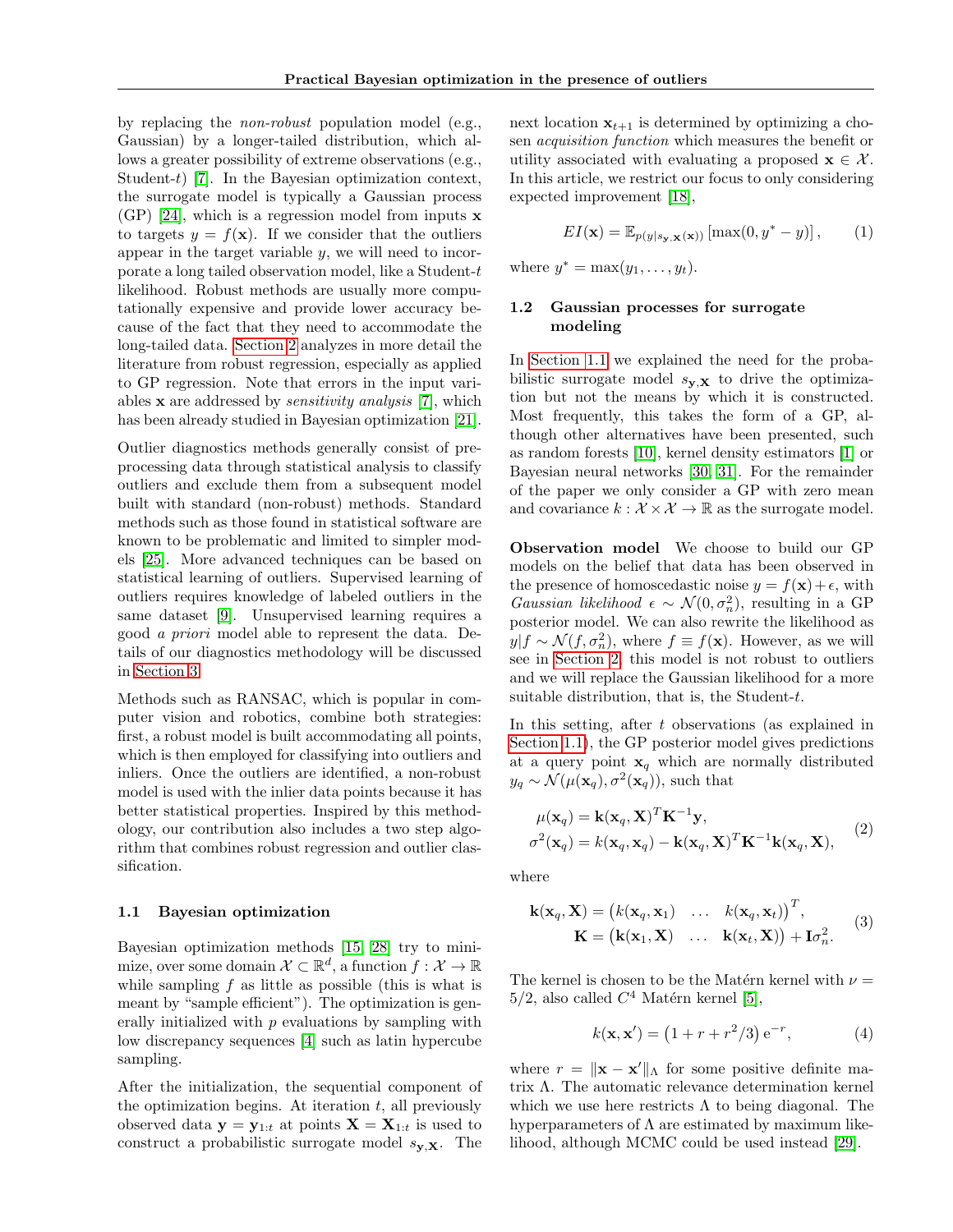Contribution In this article, we propose a strategy for managing outliers during Bayesian optimization using ideas developed in the regression community. At certain steps during the optimization, we use a GP with the Student-t likelihood to perform an outlier diagnostic. All previously observed results are then classified as acceptable or outliers and only the acceptable data is analyzed through the standard Bayesian optimization process. Our experimental results show that our two-step method for outlier data classification is sufficient for enabling Bayesian optimization in the presence of outliers. Furthermore, our results also show that this method is preferable to simply using a robust regression model as was previously suggested in [\[27\]](#page-9-6), by accommodating the outliers in a robust Bayesian optimization engine. To the authors' knowledge, this is the first work on Bayesian optimization with experimental results addressing the presence of outliers.

# <span id="page-2-0"></span>2 ROBUST REGRESSION FOR GAUSSIAN PROCESSES

Standard GP-based Bayesian optimization uses an observation model for noisy data with a Gaussian likelihood,  $\epsilon \sim \mathcal{N}(0, \sigma_n^2)$  as defined in [\(3\)](#page-1-1); this allows for closed form inference but, as shown in [Figure 1,](#page-3-0) is very sensitive to outliers. In this section, we review literature on robust regression [\[25\]](#page-9-1) to draw inspiration on how to alter the standard GP used in Bayesian optimization to create a version robust to outliers.

The key change in creating such a regression model is using a large tail distribution as the observation likelihood in lieu of the standard Gaussian likelihood; possible options include the Laplace, the hyperbolic secant, or the Student-t likelihoods. All those probability distributions are robust to the presence of outliers, with the Student-t likelihood usually providing the best re-sults [\[11,](#page-8-10) [14\]](#page-8-11). O'Hagan proved that the Student-t distribution can reject up to  $m$  outliers tending to infinity (or negative infinity) provided that there are at least 2m observations at all. At the same time, he also showed in [\[22\]](#page-8-12) that the Gaussian distribution is nonrobust, meaning that if an outlier is not rejected, the larger the error present in the outlier, the larger the estimate bias will be.

However, the Student-t likelihood, as well as the alternative distributions mentioned, do not allow closed form inference of the posterior. Therefore, we need to find an approximation that will provide a suitable posterior in the form of a GP or similar.

Related work: Vanhatalo et al. suggested to use the Laplace approximation to compute the poste-

rior inference of a GP with Student-t likelihood [\[35\]](#page-9-7). The same authors later compared different strategies: MCMC [\[20\]](#page-8-13), variational inference, and a modification of the expectation propagation (EP) algorithm with double-loop[\[11\]](#page-8-10). They showed that their modification of the EP is the most robust estimation method, although it has an increased computational cost. It is important to note that the vanilla version of EP does not converge at all for the Student-t likelihood [\[24\]](#page-9-2). In a different approach, Shah et al. [\[27\]](#page-9-6) had the surprising result that a Student-t process prior with additive noise in the kernel behaves like a Gaussian or Student-t process posterior with a long-tailed likelihood, similar to the Student-t distribution. The surprise arise for the fact that the Student-t process prior is, by definition, robust to input variables x but not target variables y. The advantage of this method is that it is analytical, removing the extra cost of the iterative approximation. However, the actual statistical properties of the method were unclear. This idea was later proved to have the same marginal likelihood as a Student-t process with dependent Student-t noise, giving a probabilistic interpretation of the results [\[34\]](#page-9-8). This dependency in the noise might be a strong assumption for certain applications.

Furthermore, the critical parameter controlling robustness of the Student-t distribution it is the degrees of freedom  $\nu$ , which is recommended to be at least 4 in practice [\[11,](#page-8-10) [14\]](#page-8-11). However, this parameter cannot be tuned independently in the dependent case. Furthermore, in the case of noisy data, learning the noise level is harder in the additive noise model due to the entanglement of the variables. This issue was recently addressed by Tang et al. [\[33\]](#page-9-9) by using again the Laplace approximation from Vanhatalo et al. [\[35\]](#page-9-7) to obtain an independent t noise model in a Student-t process.

In the present work, we have decided to compare both approaches: numerical approximation of the Student $t$  likelihood and the use of a Student- $t$  process with additive noise.

#### <span id="page-2-1"></span>2.1 Numerical approximation of Student- $t$ likelihood

First, we will use the Student- $t$  likelihood from Van-hatalo et al. [\[35\]](#page-9-7). The Student-t distribution has the form

$$
t(y; f, \sigma_0, \nu) = \frac{\Gamma\left(\nu + \frac{1}{2}\right)}{\Gamma(\frac{\nu}{2})\sqrt{(\nu\pi)\sigma_0}} \left[1 + \frac{(y-f)^2}{\nu\sigma_0^2}\right]^{-\nu - \frac{1}{2}},\tag{5}
$$

where  $f \equiv f(\mathbf{x})$ ,  $\nu$  is the degrees of freedom and  $\sigma_0$ is the scale parameter. In the Bayesian context, the Student-t distribution usually arises from a normal distribution with a conjugate hyperprior on the variance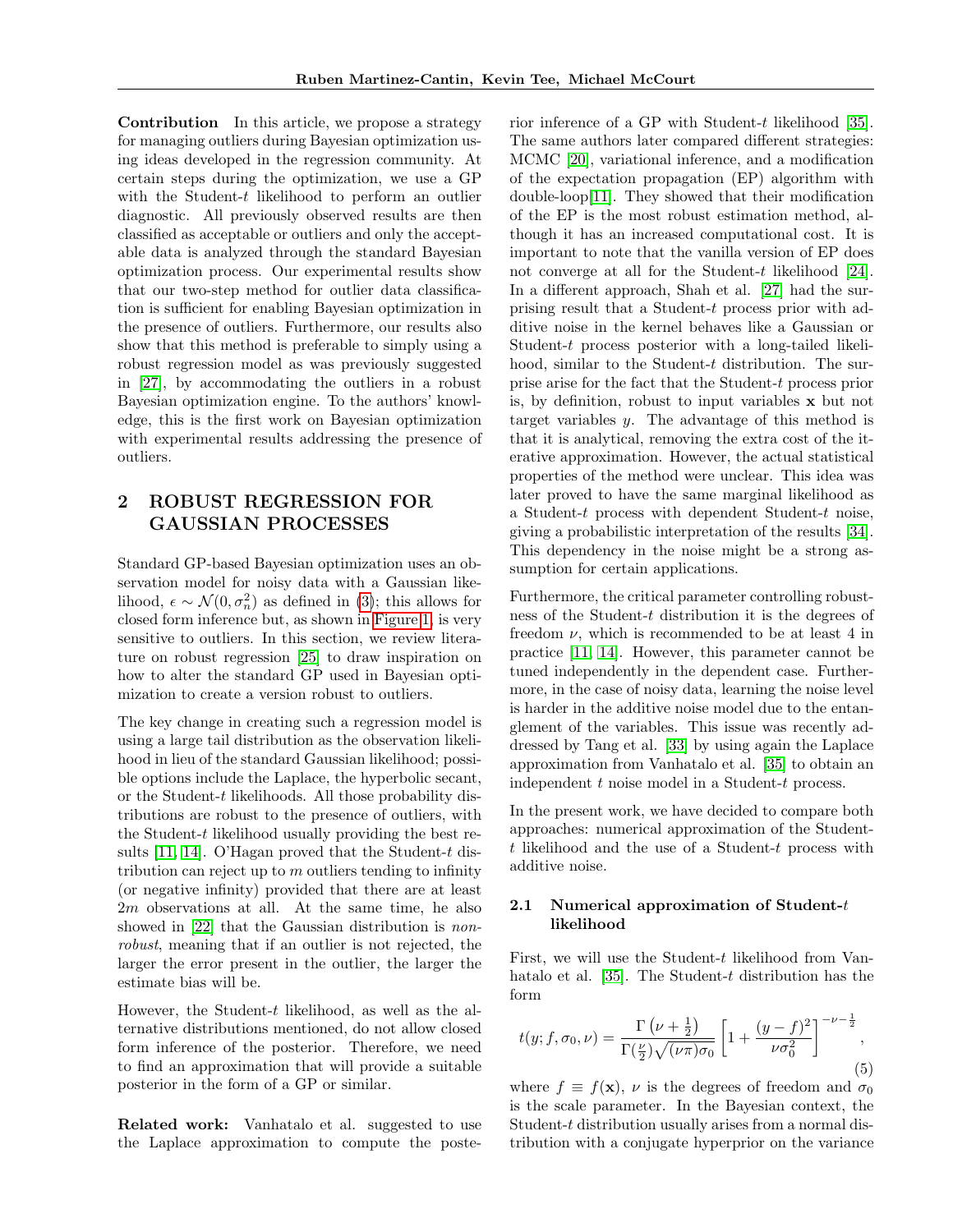

<span id="page-3-0"></span>Figure 1: Left: Regression with outliers using the Gaussian likelihood can yield biased estimates and high variance. Center: The Student-t likelihood process allows for a better regression, but the estimates with respect to the non-corrupted values is biased and numerically instable. Right: We use the Student-t likelihood to remove the outliers and use a Gaussian likelihood with the remaining points. Note how the uncertainty in the left side of the plot is vastly underestimated for the Student-t, having the lower bound at  $\approx -2$  versus the lower bound of the filtered GP  $\approx -4$ .

variable, such as the inverse- $\chi^2$ , the inverse gamma or even the Jeffreys prior [\[26\]](#page-9-10). For example, in this case, the model  $y|f \sim t(y; f, \sigma_0, \nu)$  is equivalent to the original Gaussian likelihood with an hyperprior on the noise term  $\sigma_n$ . That is:

$$
y|f, \sigma_n \sim \mathcal{N}(f, \sigma_n^2)
$$
  
\n
$$
\sigma_n^2|\nu, \sigma_0^2 \sim \chi^{-2}(\nu, \sigma_0^2)
$$
\n(6)

<span id="page-3-3"></span>Jylänki et at. [\[11\]](#page-8-10) present different approximation methods for which we implemented the Laplace method (the simplest and most extended method) [\[35\]](#page-9-7). These works were mostly intended for regression applications where large amounts of data are available at once. In contrast, Bayesian optimization seeks to minimize the number of data points, often resulting in less data than most regression applications. Furthermore, observations arrive sequentially. In this context, we found the Laplace approximation to be reliable and numerically stable, because the lack of data resulted in a regularization effect. We also implemented the modified double-loop EP algorithm from [\[11\]](#page-8-10), but preliminary results resulted in poor performance with many iterations converging to the wrong solution or not converging at all. We conjecture that this effect is because of the limited data available, and further research is required. For brevity, we present results in [Section 5](#page-5-0) using only the Laplace approximation.

We are interested in computing the predictive posterior from equation [\(2\)](#page-1-2) with the new likelihood function. The Laplace approximation for the conditional posterior of the latent function, which we write as  $p(f|\mathbf{y}, \mathbf{X}, \Lambda, \sigma_0^2, \nu)$ , is constructed from the second order Taylor expansion of log posterior around the mode  $\hat{f}$ , which results in a Gaussian approximation:

<span id="page-3-1"></span>
$$
p(f|\mathbf{y}, \mathbf{X}, \Lambda, \sigma_0^2, \nu) \approx \mathcal{N}(f|\hat{f}, \Sigma),
$$
 (7)

where  $\hat{f} = \arg \max p(f|\mathbf{y}, \mathbf{X}, \Lambda, \sigma_0^2, \nu)$  is the maximum a posteriori and  $\Sigma^{-1} = \mathbf{K}^{-1} + \mathbf{W}$  the Hessian of the negative log conditional posterior at the mode with,  $\mathbf{W} = diag_i \left( \nabla_{f_i} \nabla_{f_i} \log p(y|f_i, \sigma, \nu) \big|_{f_i = \hat{f_i}} \right).$ 

Finally, the new predictive distribution can be computed by marginalization of equation [\(7\)](#page-3-1). That is:

$$
\mu(\mathbf{x}_q) = \mathbf{k}^T \mathbf{K}^{-1} \hat{f},
$$
  
\n
$$
\sigma^2(\mathbf{x}_q) = k - \mathbf{k}^T (\mathbf{K} + \mathbf{W}^{-1})^{-1} \mathbf{k},
$$
\n(8)

where  $k = k(\mathbf{x}_q, \mathbf{x}_q)$  and  $\mathbf{k} = \mathbf{k}(\mathbf{x}_q, \mathbf{X})$ . We refer to Vanhatalo et al. [\[35\]](#page-9-7) for implementation details.

### <span id="page-3-4"></span>2.2 Student- $t$  process with additive kernel noise

For comparison, we also include the Student-t process from Shah et al. [\[27\]](#page-9-6), which we will the define in terms of the conditional posterior in the form of a multivariate Student-t distribution. This process completely changes the model presented in [Section 1.1.](#page-1-0) For brevity we do not include the equations for the predictive distribution, hyperparmenter optimization and expected improvement with the new model. These can be found in the literature [\[27,](#page-9-6) [15,](#page-8-4) [26,](#page-9-10) [37\]](#page-9-11).

In this case, the Student-t process is generated by plac-ing an inverse gamma prior<sup>[1](#page-3-2)</sup> on the scale parameter of the kernel matrix [\[15\]](#page-8-4), that is, at the stage we replace the kernel matrix from equation [\(3\)](#page-1-1) to

$$
\mathbf{K} = \sigma_s^2 \left[ \begin{pmatrix} \mathbf{k}(\mathbf{x}_1, \mathbf{X}) & \dots & \mathbf{k}(\mathbf{x}_t, \mathbf{X}) \end{pmatrix} + \mathbf{I} \sigma_n^2 \right]
$$

with  $\sigma_s^2 \sim \mathcal{IG}(a, b)$ . This is the multivariate general-ization of equation [\(6\)](#page-3-3). Note also how the signal  $\sigma_s^2$ and noise  $\sigma_n^2$  variances become entangled. As reported by Shah et al. [\[27\]](#page-9-6), this results are analogous to the

<span id="page-3-2"></span><sup>1</sup>Note that the inverse gamma is also equivalent to the scaled inverse  $\chi^2$  distribution  $\chi_{\nu}^{-2}(\sigma_0^2) = \mathcal{IG}\left(\frac{\nu}{2}, \frac{\nu \sigma_0^2}{2}\right)$ , which will define the Student- $t$  in terms of the degrees of freedom [\[23\]](#page-8-14) as mentioned in [Section 2.](#page-2-0)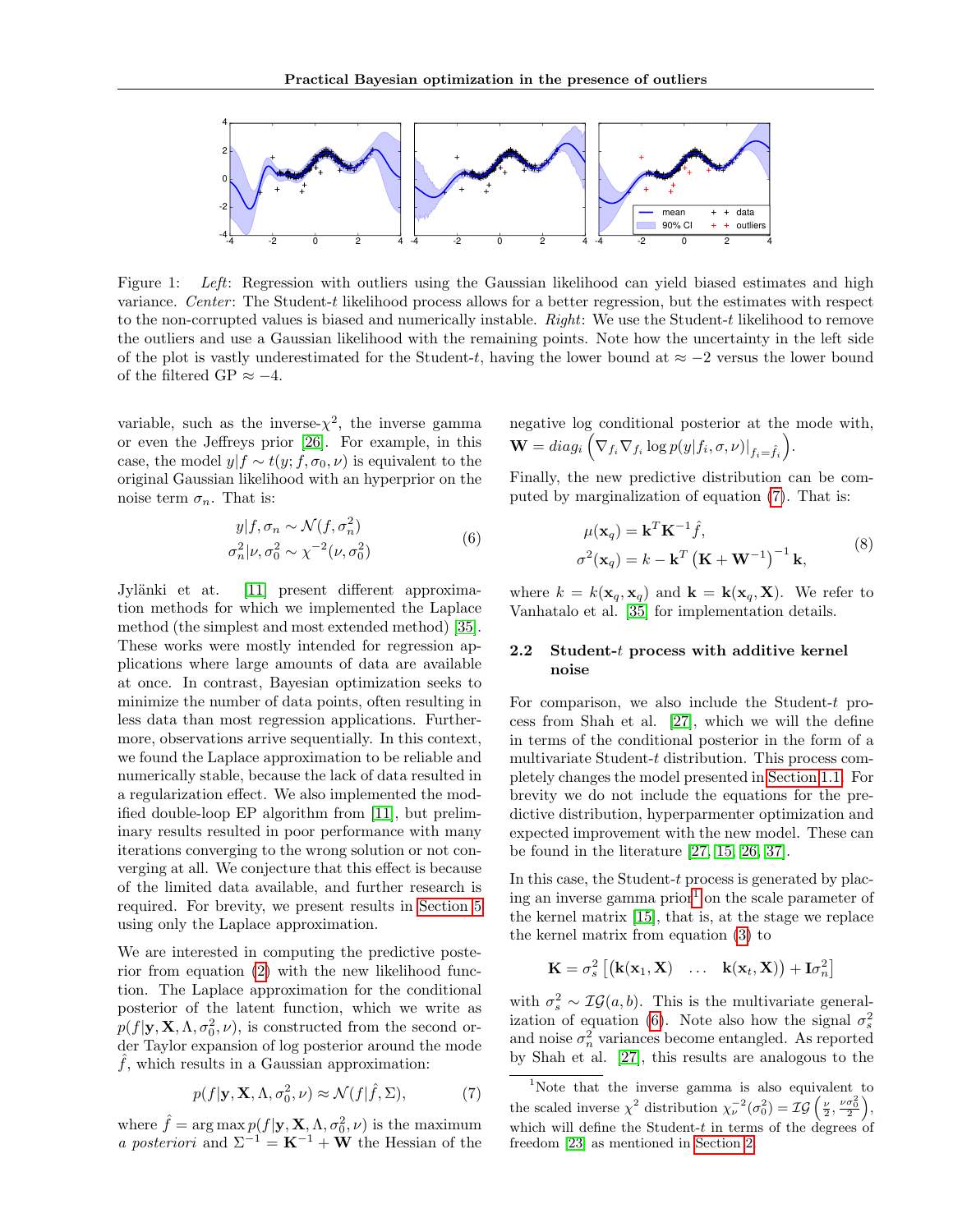method of using the inverse Wishart process as a prior on  $K$ . The multivariate Student-t distribution that generate the corresponding process is defined as:

$$
t(\mathbf{y}; m, \Sigma, a, b) = \frac{\Gamma\left(a + \frac{n}{2}\right)}{\Gamma(a)} \frac{1}{\sqrt{(2a\pi)^n |b^{-1}\mathbf{K}|}}
$$

$$
\left[1 + \frac{b(\mathbf{y} - m)^T \mathbf{K}^{-1}(\mathbf{y} - m)}{2a}\right]^{-a - \frac{n}{2}}
$$
(9)

where  $m = m(\mathbf{x})$  is the mean function, which is generally assumed to be  $m(\mathbf{x}) = 0$  and a and b are the parameters of the inverse gamma. Again, we refer to the literature for implementation details about the posterior inference [\[27,](#page-9-6) [15,](#page-8-4) [26,](#page-9-10) [37\]](#page-9-11).

### <span id="page-4-0"></span>3 OUTLIER DIAGNOSTICS

This part of our method is independent of the robust regression model selected before (see [Section 2.1](#page-2-1) and [Section 2.2\)](#page-3-4), although for clarity we will assume that we are using the GP with Student-t likelihood from [Section 2.1.](#page-2-1) Once we have built the robust regression model, we are able to identify the outliers from the rest of the data. As can be seen in [Figure 1,](#page-3-0) the mean function computed with the robust regression (center) is not biased like the nonrobust regression (left). Therefore, we can determine that the outliers are the points in the tail of the predictive distribution. For example, note how the point close to  $(-2, 2)$  introduces a large bias in the nonrobust regression. As a result, in the nonrobust regression, the mean prediction is much closer to the point.

For that purpose, we compute the upper and lower  $\alpha$ -percentile of the predicted distribution as a classification threshold, where  $\alpha$  is the assumed level of outliers. The selection of this parameter will determine the number of false positives and false negatives. High values of  $\alpha$  will classify many points as outliers, reducing the effective sample size for Bayesian optimization. On the other hand, low values of  $\alpha$  reduce the robustness of the method by misclassifying actual outliers.

No permanent rejection In theory, assuming that a single observation arrives per iteration, only that last observation should be questioned. However, because new data helps improve the model, we found that reclassifying all the points worked better, as new information allows better classification over past observations. Sometimes, points that initially were considered outliers can be found part of the model while, more frequently, points that were initially misclassified as acceptable are properly detected with a better model. For Bayesian optimization, the general assumption is that data points are expensive in some sense (such as time or energy), thus no point is permanently deleted or ignored.

Scheduling diagnostics Although the Student- $t$ likelihood is able to identify m outliers out of  $2m$ points, we have found that in practices it is reasonable to wait for a certain number of iterations before starting classifying data. Therefore, we propose to use the Student-t likelihood and posterior data filtering after  $n_{\text{init}}$  points and, then only once out of each  $n_s$ subsequent iterations. The motivation is to have a proper regression model with a correct estimate of the hyperparameters. We also found that, because of the sequential nature of Bayesian optimization, if the last point is misclassified as an outlier and removed in the Bayesian optimization, there is a large probability that the will be selected again in the next iteration, which will again might result in a misclassification and so on, wasting valuable resources. By waiting several steps before classifying data, we avoid this situation. Finally, the computational cost of the Student- $t$  likelihood is more expensive than the Gaussian likelihood, thus, avoiding the use of the Student- $t$  likelihood in most iterations results in lower overall cost.

Finally, once the outliers are classified and removed, the optimization is performed with a standard GP computed only with the remaining points, because it produces more stable and fast solutions (see [Figure 1\)](#page-3-0). This proved especially true at early stages, when the regression model is noisy and inaccurate, and some large misclassifications might happen. Knowing that there is a limitation on the number of outliers that the Student-t distribution is robust, we are able to detect if there has been a failure in the filtering process by checking if the number of outliers is larger than  $m$  for a total of 2m points.

# <span id="page-4-1"></span>4 BAYESIAN OPTIMIZATION WITH OUTLIERS

Our method is summarized in [Algorithm 1.](#page-5-1) For those familiar with Bayesian optimization will recognize lines 1, 2 and 9-11 as the standard procedure: draw some initial points and select each new point based on the expected improvement computed using a fitted GP. As pointed out before, our contribution uses elements from the robust regression literature and the outlier diagnostics. Again, at this point, we assume that we are going to use the robust regression method from [Section 2.1](#page-2-1) which we have represented as the function fitGPwithTlik, although the algorithm would work with the Student-t process from [Sec](#page-3-4)[tion 2.2](#page-3-4) by replacing the function.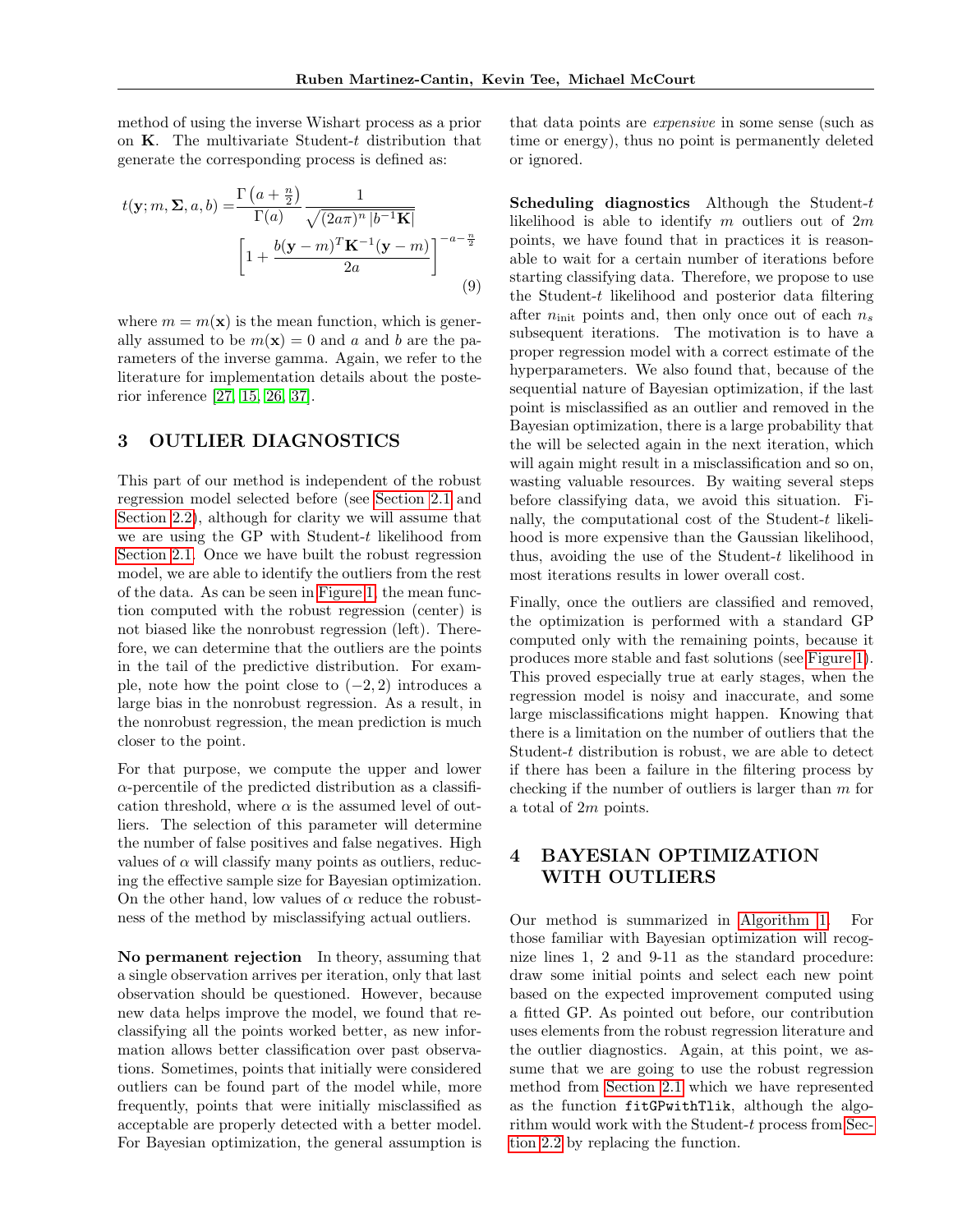<span id="page-5-1"></span>

| <b>Algorithm 1 BO</b> with outliers                                                                                          |
|------------------------------------------------------------------------------------------------------------------------------|
| <b>Input:</b> Total budget T, rejection threshold $\alpha$                                                                   |
| 1: Initial design of $p$ points (e.g.: LHS)                                                                                  |
| $\mathbf{X} \leftarrow \mathbf{x}_{1:p} \qquad \mathbf{y} \leftarrow y_{1:p}$                                                |
| 2: for $t = p + 1T$ do                                                                                                       |
| if schedule $(t)$ then<br>3:                                                                                                 |
| $\Theta_t \leftarrow \text{fitGPwithTlik}(\mathbf{X}, \mathbf{y})$<br>4:                                                     |
| $\mathbf{X}_{in}, \mathbf{y}_{in} \leftarrow \text{filterOutliers}(\mathbf{X}, \mathbf{y}, \mathbf{\Theta_t}, \alpha)$<br>5: |
| if $length(\mathbf{y}_{in}) <  length(\mathbf{y})/2 $ or<br>6:                                                               |
| not schedule $(t)$ then<br>7:                                                                                                |
| $\mathbf{X}_{in} \leftarrow \mathbf{X} \qquad \mathbf{y}_{in} \leftarrow \mathbf{y}$<br>8:                                   |
| $\mathbf{\Theta_g} \leftarrow \text{fitGPwithGlik}(\mathbf{X}_{in}, \mathbf{y}_{in})$<br>9:                                  |
| $\mathbf{x}_t = \arg \max_{\mathbf{x}} E I(\mathbf{x}   \mathbf{X}_{in}, \mathbf{y}_{in}, \Theta_{\mathbf{g}})$<br>10:       |
| $y_t \leftarrow f(\mathbf{x}_t) \qquad \mathbf{X} \leftarrow add(\mathbf{x}_t) \qquad \mathbf{y} \leftarrow add(y_t)$<br>11: |

Next, we filter the outliers with the function filterOutliers introduced in [Section 3.](#page-4-0) For this purpose, we need a predefined  $\alpha$  term which defines the part of the tail that belongs to outliers. For our results, we have used  $\alpha = 0.05$  which correspond to the 5% percentile. We also considered lower values, such as,  $\alpha = 0.01$  which reduced the number of false positives. We found than an agressive threshold worked better in practice because we are not permanently rejecting any point. False positives are usually correctly classified in subsequent iterations, when more data is available. Furthermore, as commented in [Section 2,](#page-2-0) the Student- $t$  model assumes that at least half of the points are inliers. We can monitor at every iteration if the number of inliers length $(y_{in})$  is at least half of the total number of points length $(y)$ , if that is not the case, either the modelling or the data assumptions are broken and we decide to wait for more data.

Finally, for the schedule, in all the experiments we have used an initial delay of  $n_{\text{init}} = 10$  iterations and the filtering was performed one every  $n = 2$  iterations. However, we found that the results were not fundamentally different using different schedules and it is more of a tradeoff of the computation cost, convergence speed and total budget.

### <span id="page-5-0"></span>5 RESULTS

We evaluated our method on a set of benchmarks and realistic applications. For the benchmarks we have compared a set of different methods: our method according to algorithm [Algorithm 1;](#page-5-1) BO with t-likelihood and t-process which corresponds to the methods presented in [Section 2.1](#page-2-1) and [Section 2.2](#page-3-4) respectively where all the outliers are accommodated in the regres-



<span id="page-5-2"></span>Figure 2: 8D randomly generated functions with outliers with various Bayesian Optimization strategies. left:  $10\%$  outliers. right:  $20\%$  outliers. top: Matérn generated (within model comparison). bottom: rational quadratic generated (out-of-model comparison).

sion model and no rejection step is performed; baseline which uses the standard Gaussian likelihood as presented in [Section 1.2.](#page-1-3) We also included a no outliers experiment which corresponds to the ideal scenario with no outliers present. For reproducibility purpose, the outliers were artificially generated in all cases so that the distribution is equivalent for all the methods. Common random numbers were used between different methods. All the experiments were repeated for 10% and 20% outlier proportion using exactly the same configuration parameters to illustrate the robustness of the application to different levels of outliers. All plots represent the average outcome and 95% confidence bounds over 20 trials.

#### 5.1 Numerical benchmarks

For the numerical benchmarks we used the methodology from Henning and Schuler [\[8\]](#page-8-15). We generated a set of 8D random functions from two types of Gaussian processes. For the within model comparison, we have generated the samples from a GP with the same  $C^4$ Matérn kernel used in optimization; while for the  $out$ of-model comparison, we generated the samples from a GP with a rational quadratic kernel with  $\alpha = 2$ . Outliers were iid sampled from a uniform distribution  $y_{outlier} \sim \mathcal{U}(1, 2)$ . Results can be seen in [Figure 2.](#page-5-2) For each experiment configuration (kernel and ratio of outliers), we generate a different random function, resulting in different ranges for the vertical axis. Our method outperforms both robust regression methods and it is able to reach performance comparable to not having outliers at all. We can also see that if not considering the outliers, the effect is devastating, resulting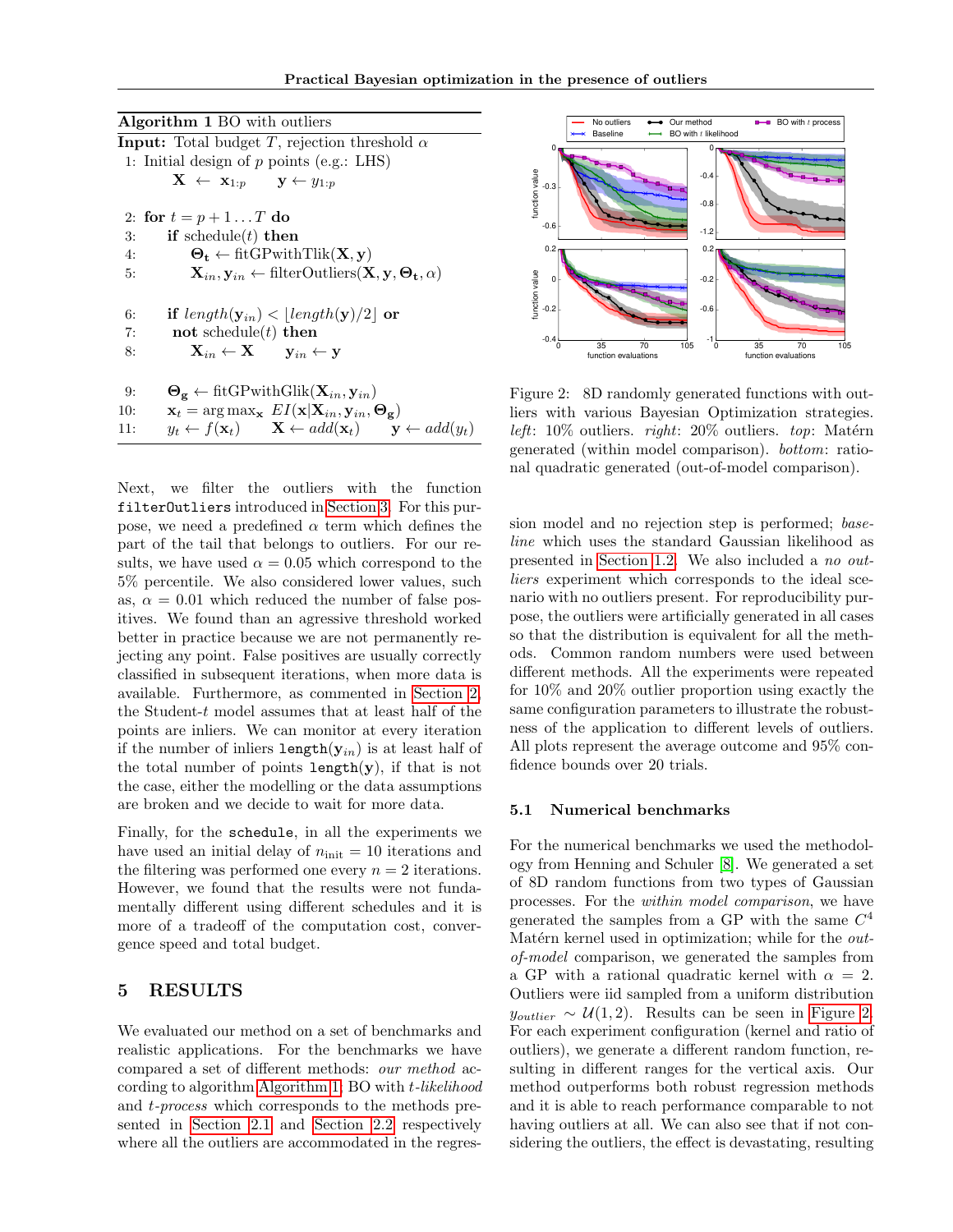

<span id="page-6-0"></span>Figure 3: Optimization of the robot walking policy. *left*: For a  $10\%$  outlier rate, the Student-t likelihood is able to prune some of the out-of-model points which allows better refinement than the standard GP baseline. *right*: When the number of outliers is larger  $(20\%)$ . the Student-t likelihood allows us to roughly recover the performance in the absence of outliers.



<span id="page-6-1"></span>Figure 4: Optimization of the robot pushing policy. top left: 3D input, 10% outliers. top right: 3D input, 20% outliers. bottom left: 4D input, 10% outliers. bottom right: 4D input, 20% outliers.

in the optimization being stuck. Between the robust regression methods there is no clear winner. We found the Student-t likelihood to be more reliable between experiments, thus we decided to use that approach within our own method as pointed out in [Section 4.](#page-4-1)

#### 5.2 Robot planning and control

Active policy search [\[17\]](#page-8-16) is a reinforcement learning method to control a robot or autonomous agent by refining its policy using Bayesian optimization on the reward function. It has been successfully applied for robot walking in controlled environments [\[2\]](#page-8-17). In this case, the objective of the optimization is to find a stable policy, even in the presence of external perturbations. However, in some trials, the robot might find obstacles or perturbations that are physically impossible to overcome. Thus, the robot returns a poor reward even if the policy is good in other conditions.

For example, these days it is common to find experiments of robot learning walking patterns in laboratory conditions, where external interferences are reduced or controlled. In many cases, the objective of the learned controller is to be able to react to some of those external perturbations, like a light push or a terrain slope. However, in the near future, robots will have to learn and adapt in all kind of environments with uncontrolled conditions, some of which would be physically impossible to compensate. Thus, the learning process must be able to identify when the failure is due to a bad policy or a strong perturbation.

Robot walking For this experiment, we have used a full body dynamic simulator [\[3\]](#page-8-18) of a robot walking along with a predefined set of controllers from which we selected 6 parameters to tune, the stance and swing acceleration terms. In the scenarios with outliers, we have simulated the failures as the robot reaching a insurmountable obstacle at a random time during the trajectory, resulting in the robot tripping and falling. Therefore, the resulting reward is similar to the reward obtained with a bad policy, which also results in a crash state at different times.

It has been shown that robot policy search is a complex problem for Bayesian optimization due to the nonstationary behavior of many reward functions [\[16\]](#page-8-19). A large number of nearly flat crash results yield combined with large variability near the optimum results in an underperforming GP model because all the results cannot agree to a single stationary function. As can be seen in [Figure 3,](#page-6-0) the Student- $t$  likelihood is also classifying some of the actual bad policies as outliers because they do not agree with the stationary model, resulting in a better convergency. However, for a larger number of outliers, the combination nonstationarity and outliers makes it harder for the filtering.

Robot pushing We have replicated the robot pushing experiments from Wang and Jegelka [\[36\]](#page-9-12). The experiment is based on the pre-image setup from Kaelbling and Lozano-Perez [\[12\]](#page-8-20) and consist on performing active policy search to select the pushing action that minimize the distance of the pushed object to the goal location. The first function we tested has a 3D input: robot location  $(r_x, r_y)$  and pushing duration  $t_r$ . The second function has a 4D input: robot location and angle  $(r_x, r_y, r_\theta)$ , and pushing duration  $t_r$ . We select 20 random goal locations for each function to test if our method can learn where to push for these locations. In normal conditions, the goal was placed in a reachable position. Failures and outliers were modeled by placing the object just outside the reachable region to represent a configuration or sensor problem for which the distance to the goal is incorrectly measured. [Fig](#page-6-1)[ure 4](#page-6-1) shows the results of both problems.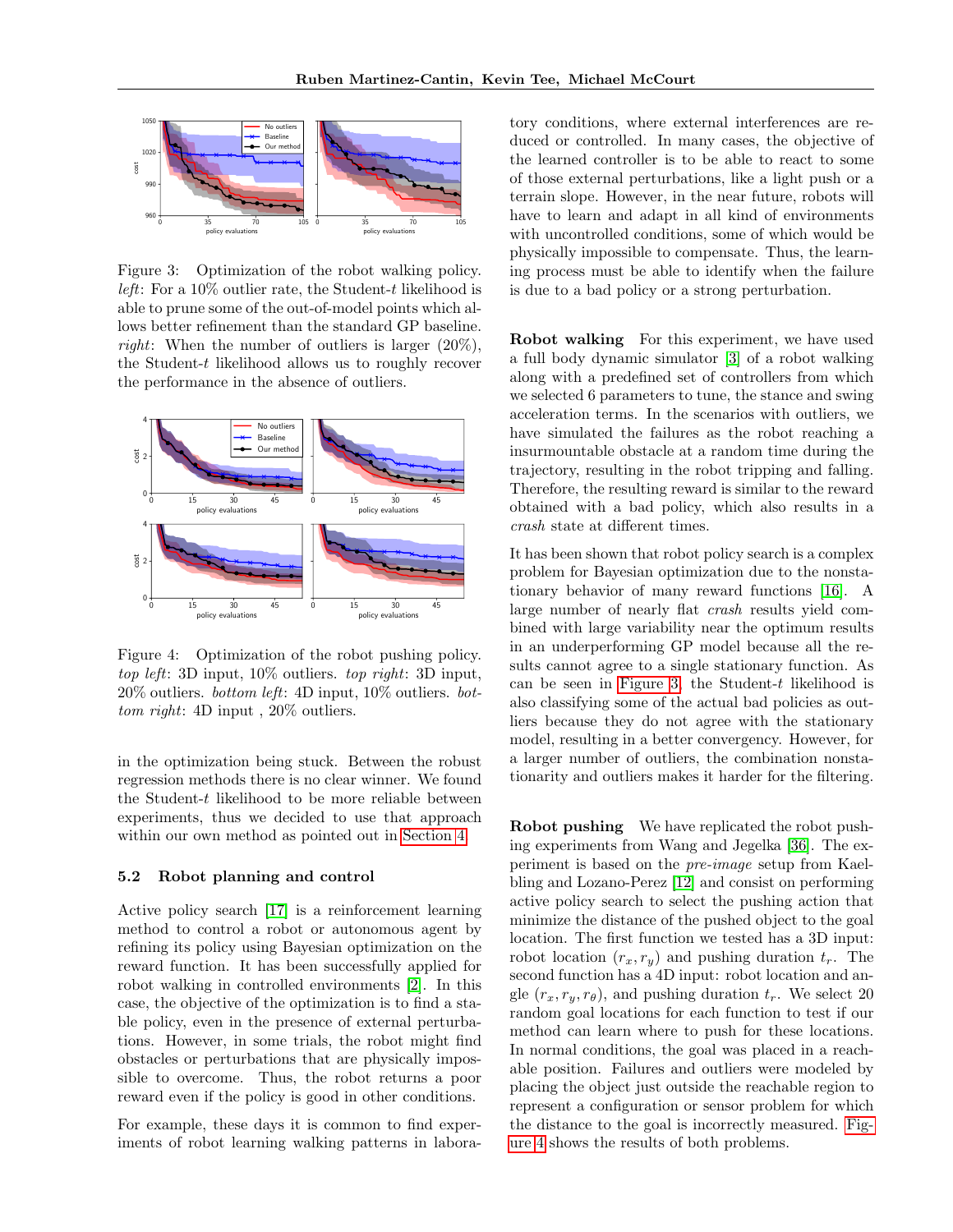

<span id="page-7-0"></span>Figure 5: Optimization of the variational autoencoder on the MNIST dataset. left: No outliers (thus the "Baseline" coincides with the "No outliers case"). *center*:  $10\%$  outliers. *right*:  $20\%$  outliers.



<span id="page-7-1"></span>Figure 6: Optimization of the feed-forward neural network on the Boston housing dataset. left: 10% outliers. right: 20% outliers.

#### 5.3 Hyperparameter tuning

For the problem of hyperparameter tuning for which Bayesian optimization is growing in popularity, there are many possibilities for outliers: bugs, failures, etc. There are some sources of outliers that are intrinsic to the procedure. For example, during hyperparameter tuning, early stopping during training might be pushed to the limit to guarantee no overfitting and reduce the already expensive computational cost. There are methods which directly reallocate resources based on the performance at early stages [\[13\]](#page-8-21). On the other hand, the initialization is nontrivial [\[32\]](#page-9-13), with random initialization of variables resulting in very different behaviors at early stages. For instance, the performance of a set of hyperparameters may seem poor after few epochs because the initialization occurred in a complex region (flat, saddle points, etc.) and not because the set of hyperparameters was worse than others. Therefore, early stopping results in some points being actual outliers. This effect is present in our experiments, where our method is able to achieve better performance than standard BO with no induced outliers.

Variational autoencoder Variational autoenconders (VAE) are a powerful generative method for deep learning. In this experiment we train a VAE for the MNIST dataset [\[6\]](#page-8-22). The hyperparameters we tune are the number of nodes in the hidden layer and learning rate, learning rate decay, and  $\epsilon$  constant for the Adam optimizer. In this case, an outlier simulates an

IO failure where the VAE is trained only on a subset of the data (randomly generated between 100 and 1000 images). The results are shown in [Figure 5.](#page-7-0) We can see how even in the case where no outliers were induced externally, our method outperforms standard BO, which reinforces the theory that there are already outliers present. Besides, for a high level of outliers  $(20\%)$  the performance drop, suggesting that the number of simulated outliers in addition with the existing outliers reaches a point near the limit of robustness.

Feedforward network Inspired by Wang and Jegelka [\[36\]](#page-9-12), we use a single layer feedforward neural network on the Boston housing dataset. The hyperparameters we tuned were the number of nodes in the hidden layer, learning rate, learning rate decay, and  $\rho$ , the parameter that controls the exponential decay rate from RMSprop. An outlier in this optimization consisted of running the neural network 5 epochs, rather than the standard 20 epochs. We can see in [Figure 6](#page-7-1) how the behaviour is similar to the VAE, improving the convergence over the case with no outliers.

# 6 CONCLUSIONS

We have presented a method to extend Bayesian optimization in the presence of outliers. The method combines robust regression with a Student-t likelihood on a GP, and outlier analysis to classify inlier and outlier data points. We have extensively evaluated the proposed method in many benchmarks and realistic applications showing that our method is suitable for practical Bayesian optimization in the presence of outliers. Furthermore, we have seen how our method has been able to outperform standard Bayesian optimization in a controlled environment without induced outliers. This highlights the importance of this approach and the possible presence of outlier data even in supposedly controlled environments and lab conditions. Finally, we have experimentally proven that Bayesian optimization with a robust surrogate model designed to accomodate outliers produces suboptimal results.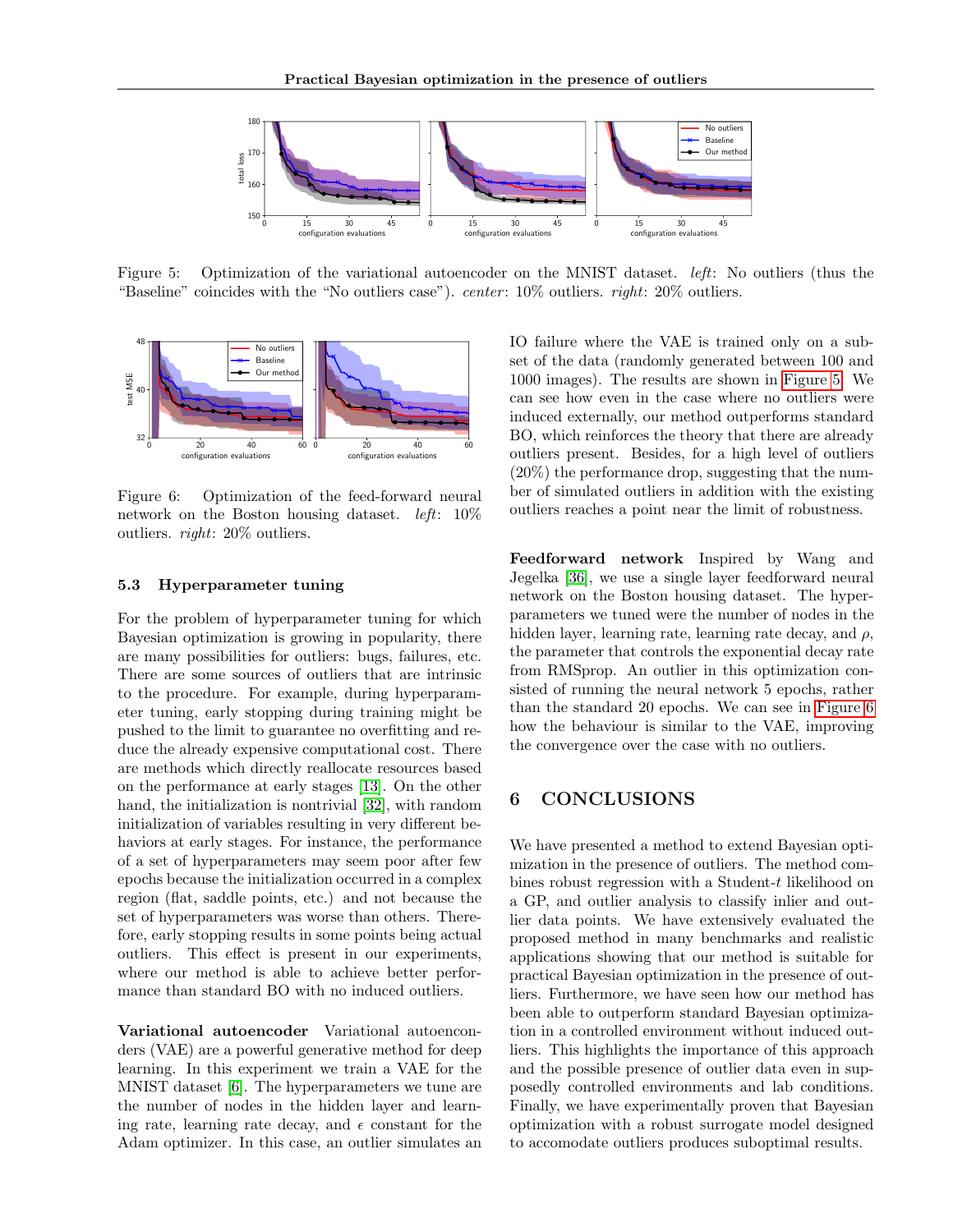### References

- <span id="page-8-8"></span>[1] James Bergstra, Daniel Yamins, and David Cox. Making a science of model search: Hyperparameter optimization in hundreds of dimensions for vision architectures. In International Conference on Machine Learning, pages 115–123, 2013.
- <span id="page-8-17"></span>[2] Roberto Calandra, André Seyfarth, Jan Peters, and Marc Peter Deisenroth. Bayesian optimization for learning gaits under uncertainty. Annals of Mathematics and Artificial Intelligence, 76(1- 2):5–23, 2016.
- <span id="page-8-18"></span>[3] Christopher G. Atkeson. Using Function Optimization To Find Policies: Walking. [http:](http://www.cs.cmu.edu/~cga/dynopt/ass2/) [//www.cs.cmu.edu/~cga/dynopt/ass2/](http://www.cs.cmu.edu/~cga/dynopt/ass2/), 2017.
- <span id="page-8-5"></span>[4] Josef Dick and Friedrich Pillichshammer. *Digi*tal nets and sequences: Discrepancy Theory and Quasi–Monte Carlo Integration. Cambridge University Press, 2010.
- <span id="page-8-9"></span>[5] Gregory Fasshauer and Michael McCourt. Kernel-based approximation methods using Matlab, volume 19. World Scientific Publishing Co Inc, 2015.
- <span id="page-8-22"></span>[6] François Chollet. Variational autoencoder with Keras. [https://github.com/fchollet/](https://github.com/fchollet/keras/blob/master/examples/variational_{}autoencoder.py) [keras/blob/master/examples/variational\\_](https://github.com/fchollet/keras/blob/master/examples/variational_{}autoencoder.py) [{}autoencoder.py](https://github.com/fchollet/keras/blob/master/examples/variational_{}autoencoder.py), 2017.
- <span id="page-8-1"></span>[7] Andrew Gelman, John B Carlin, Hal S Stern, David B Dunson, Aki Vehtari, and Donald B Rubin. Bayesian data analysis. CRC press, 2013.
- <span id="page-8-15"></span>[8] Philipp Hennig and Christian J. Schuler. Entropy search for information-efficient global optimization. Journal of Machine Learning Research, 13:1809–1837, 2012.
- <span id="page-8-3"></span>[9] Victoria Hodge and Jim Austin. A survey of outlier detection methodologies. Artificial Intelligence Review, 22(2):85–126, Oct 2004.
- <span id="page-8-7"></span>[10] Frank Hutter, Holger H. Hoos, and Kevin Leyton-Brown. Sequential model-based optimization for general algorithm configuration. In LION-5, page 507523, 2011.
- <span id="page-8-10"></span>[11] Pasi Jylänki, Jarno Vanhatalo, and Aki Vehtari. Robust Gaussian process regression with a Student-t likelihood. Journal of Machine Learning Research, 12(Nov):3227–3257, 2011.
- <span id="page-8-20"></span>[12] Leslie Pack Kaelbling and Tomas Lozano-Perez. Implicit belief-space pre-images for hierarchical planning and execution. In IEEE Conference on Robotics and Automation (ICRA), 2016.
- <span id="page-8-21"></span>[13] Aaron Klein, Stefan Falkner, Jost Tobias Springenberg, and Frank Hutter. Learning curve prediction with Bayesian neural networks. In International Conference on Learning Representations (ICLR) 2017 Conference Track, April 2017.
- <span id="page-8-11"></span>[14] Kenneth L Lange, Roderick JA Little, and Jeremy MG Taylor. Robust statistical modeling using the t distribution. Journal of the American Statistical Association, 84(408):881–896, 1989.
- <span id="page-8-4"></span>[15] Ruben Martinez-Cantin. BayesOpt: A Bayesian optimization library for nonlinear optimization, experimental design and bandits. Journal of Machine Learning Research, 15(1):3735–3739, 2014.
- <span id="page-8-19"></span>[16] Ruben Martinez-Cantin. Bayesian optimization with adaptive kernels for robot control. In *Proc.* of the IEEE International Conference on Robotics and Automation, pages 3350–3356, 2017.
- <span id="page-8-16"></span>[17] Ruben Martinez-Cantin, Nando de Freitas, Jose Castellanos, and Arnaud Doucet. Active policy learning for robot planning and exploration under uncertainty. In Proc. of Robotics: Science and Systems, 2007.
- <span id="page-8-6"></span>[18] Jonas Mockus, Vytautas Tiesis, and Antanas Zilinskas. The application of Bayesian methods for seeking the extremum. In L.C.W. Dixon and G.P. Szego, editors, Towards Global Optimisation 2, pages 117–129. Elsevier, 1978.
- <span id="page-8-0"></span>[19] A.W. Moore and J. Schneider. Memory-based stochastic optimization. In David S. Touretzky, Michael C. Mozer, and Michael E. Hasselmo, editors, Advances in Neural Information Processing Systems, volume 8, pages 1066–1072. The MIT Press, 1996.
- <span id="page-8-13"></span>[20] Radford M Neal. Monte Carlo implementation of Gaussian process models for Bayesian regression and classification. Technical Report 9702, Dept. of statistics and Dept. of Computer Science, University of Toronto, arXiv preprint physics/9701026, 1997.
- <span id="page-8-2"></span>[21] José Nogueira, Ruben Martinez-Cantin, Alexandre Bernardino, and Lorenzo Jamone. Unscented Bayesian optimization for safe robot grasping. In Proc. of the IEEE/RSJ Int. Conf. on Intelligent Robots and Systems, 2016.
- <span id="page-8-12"></span>[22] Anthony O'Hagan. On outlier rejection phenomena in Bayes inference. Journal of the Royal Statistical Society. Series B (Methodological), pages 358–367, 1979.
- <span id="page-8-14"></span>[23] Anthony O'Hagan. Some Bayesian numerical analysis. Bayesian Statistics, 4:345–363, 1992.